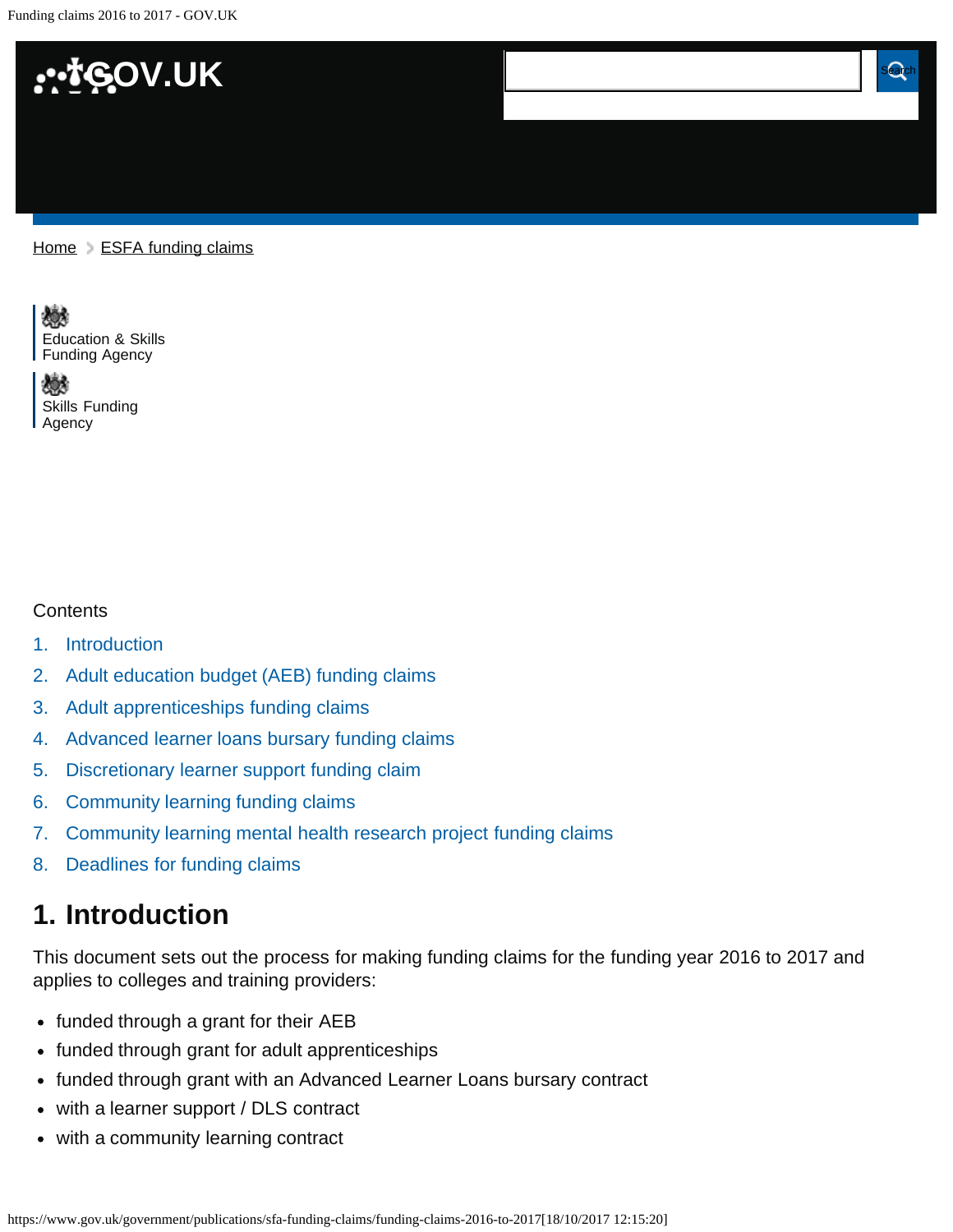with a community learning mental health research project funding

Please read this document alongside the **Skills Funding Agency: common and performance-management** [funding rules 2016 to 2017.](https://www.gov.uk/government/publications/skills-funding-agency-common-funding-rules)

The terms 'we' and 'us' refer to the Chief Executive of the Skills Funding Agency and his staff.

When we refer to 'you' or 'providers', this includes colleges, training organisations, local authorities and employers that receive funding from us.

# <span id="page-1-0"></span>**2. Adult education budget (AEB) funding claims**

If you are funded through a financial memorandum or conditions of funding (grant) you must make a funding claim for delivery from your AEB.

You must make 3 funding claims during the year:

- a mid-year funding claim
- a year-end funding claim
- a final funding claim and statement of funding claimed

We set out the timelines for making these claims in the [deadlines for funding claims](#page-10-1) section.

### **2.1 Completing and submitting your claims**

You must complete and submit your funding claim from within the data collection area of the Hub. The form will become available to you after the close of the relevant individualised learner records (ILR) submission window (see the [deadlines for funding claims](#page-10-1) section).

Your AEB funding claim will show relevant sections for you out of the following:

- other learning programme funding
- $\bullet$  other learning learning support
- 19 to 24 traineeships programme funding
- 19 to 24 traineeships learning support
- 19 to 24 traineeships learner support
- $\bullet$  learner support 19+ hardship
- $\bullet$  learner support 20+ childcare
- learner support residential access funding
- learner support administration costs
- community learning funding

The actual delivery-to-date figures on the claim form in the Hub will be populated using the validated ILR data you have submitted where applicable. You will not be able to amend this data. For any none-ILR activity you will be able to enter your actual figures from your own records.

For learner support administration costs you cannot claim more than 5% of your 2015 to 2016 learner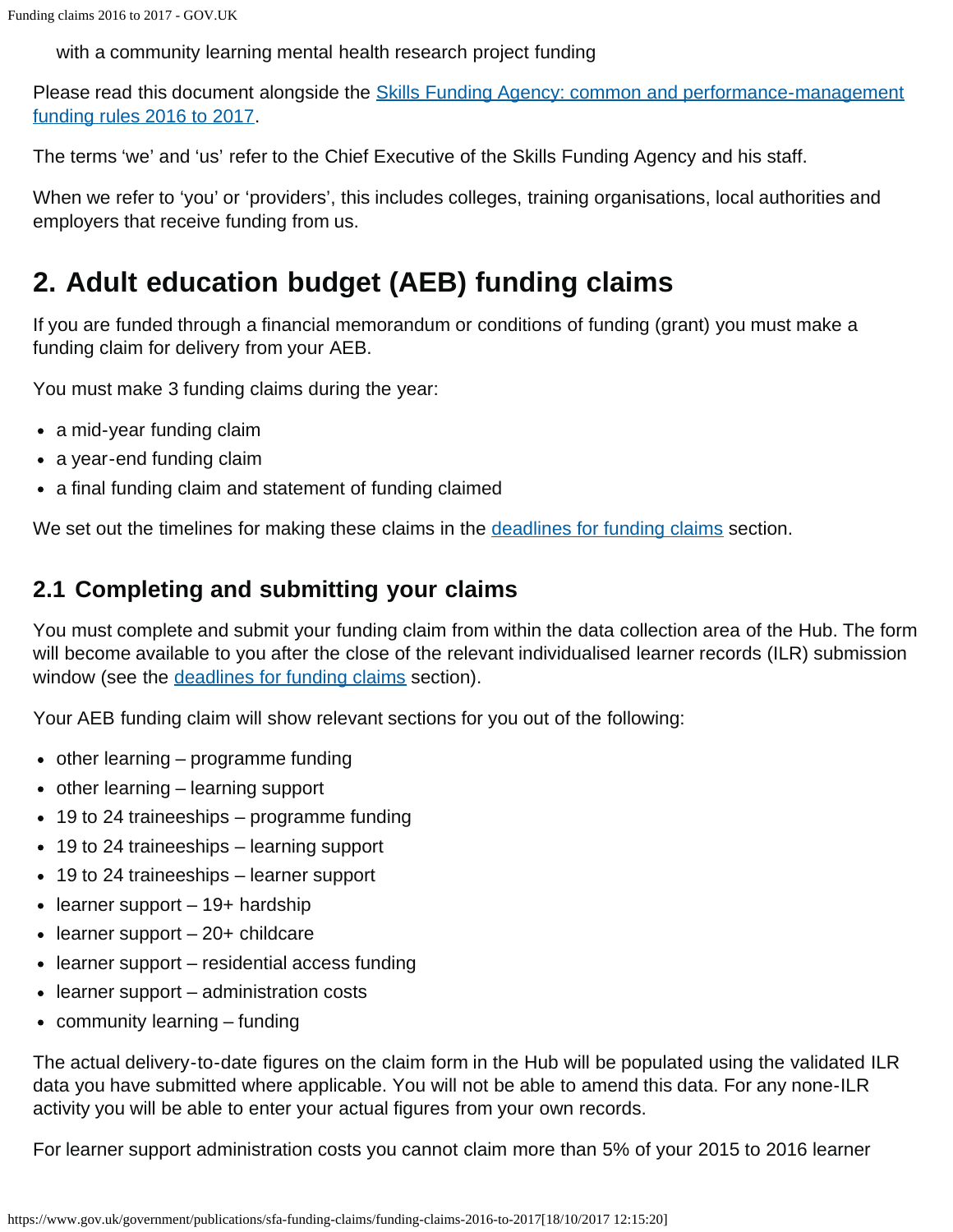support allocation.

You will have 4 working days to provide your mid-year and year-end funding claims including a forecast of any delivery during the remainder of the funding year.

You do not need to provide any supporting evidence with your funding claim form.

We will publish a technical guidance document giving further information on how to submit your funding claim.

You must provide realistic forecasts based on actual and/or expected demand in your mid-year and yearend funding claims.

If your auditor tells you that you must make an adjustment to your funding claim as a result of an audit, you must make the agreed adjustment using the earning adjustment statement (EAS). You must only make the adjustment in the claim form where you have been unable to make the agreed adjustment using the EAS for final claim.

In exceptional circumstances you may need to make an adjustment (an exceptional adjustment) to your final claim. You must have written approval from us before you enter any exceptional adjustments in your final claim.

### **2.2 Completing your final funding claim**

For final funding claims you will have a further 3 days to sign and submit the statement of funding claimed within the [skills funding service \(SFS\)](https://skillsfunding.service.gov.uk/) following submission of your final funding claim. An authorised person must sign the claim form on behalf of your organisation. For colleges, this can be the principal or another senior post holder who has the delegated authority from the principal to sign the final funding claim.

Your reconciliation statement will be delayed if you do not submit your signed final funding claim by the deadline set out in the [deadlines for funding claims](#page-10-1) section. This may impact on your ability to submit your final accounts to us. Where you do not send us your final funding claim forms we will record a 'nil return' and you will have to pay back all of the funding you have received from us for delivery in the funding year 2016 to 2017.

### **2.3 Funding assurance audit**

We will appoint audit firms to check that funding claims are accurate.

If the appointed auditors choose to audit your claim, we will tell you in the summer of 2017. You must provide a copy of the resulting audit report with your final funding claim.

You must make sure that you share all of your funding claims and ILRs with the appointed auditors well in advance, so that you can send us the audit report with your final funding claim.

### **2.4 Reconciliation statements**

After you submit your year-end funding claim we will send you an 'indicative reconciliation statement' within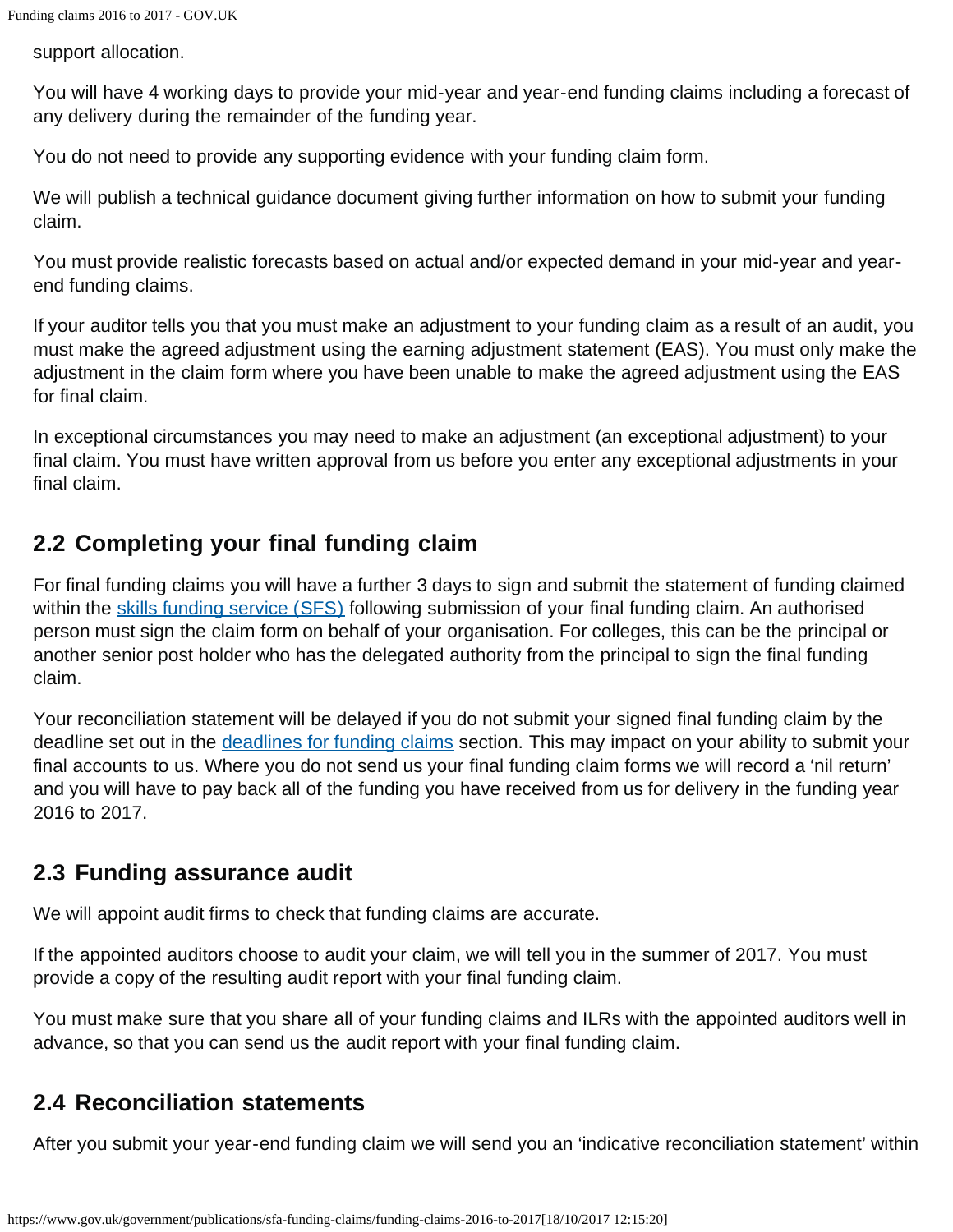the [SFS.](https://skillsfunding.service.gov.uk/) This will give you an indication of the funding you may need to pay back to us.

We will send you a final reconciliation statement within the SFS after you make your final funding claim and statement of funding returned. This will confirm the amount of funding you may need to pay back to us.

If you have to pay amounts back to us, we will schedule those repayments from January 2018.

If due to an exceptional circumstance you have an issue with your reconciliation value, you must tell us by 31 January 2018. We will not consider any requests after this date.

### **2.5 Exceptional learning support (ELS)**

You must record any learning support costs over the national rate and up to £19,000 through the EAS. You must use your provider funding report to work out your actual delivery.

You must claim for any learning support costs over £19,000 through the ELS claim process set out on the [learners with learning difficulties and/or disabilities page](https://www.gov.uk/government/collections/lldd-financial-support-for-learners) of GOV.UK.

## <span id="page-3-0"></span>**3. Adult apprenticeships funding claims**

If you are funded through a financial memorandum or conditions of funding (grant) you must make funding claims for delivery from your 19+ apprenticeships.

You must make 3 funding claims:

- a mid-year funding claim
- a year-end funding claim
- a final funding claim and statement of funding claimed.

We set out the timelines for making these claims in the [deadlines for funding claims](#page-10-1) section.

### **3.1 Completing and submitting your claims**

You must complete and submit your funding claim within the data collection area of the Hub. The form will become available to you after the close of the relevant ILR submission window.

Your 19+ apprenticeships funding claim will show relevant sections for you out of the following:

- 19 to 23 apprenticeships programme funding
- 19 to 23 apprenticeships learning support
- 24+ apprenticeships programme funding
- 24+ apprenticeships learning support
- 19+ apprenticeships learner support
- 19 to 23 trailblazer apprenticeships programme funding
- 19 to 23 trailblazer apprenticeships learning support
- 24+ trailblazer apprenticeships– programme funding
- 24+ trailblazer apprenticeships learning support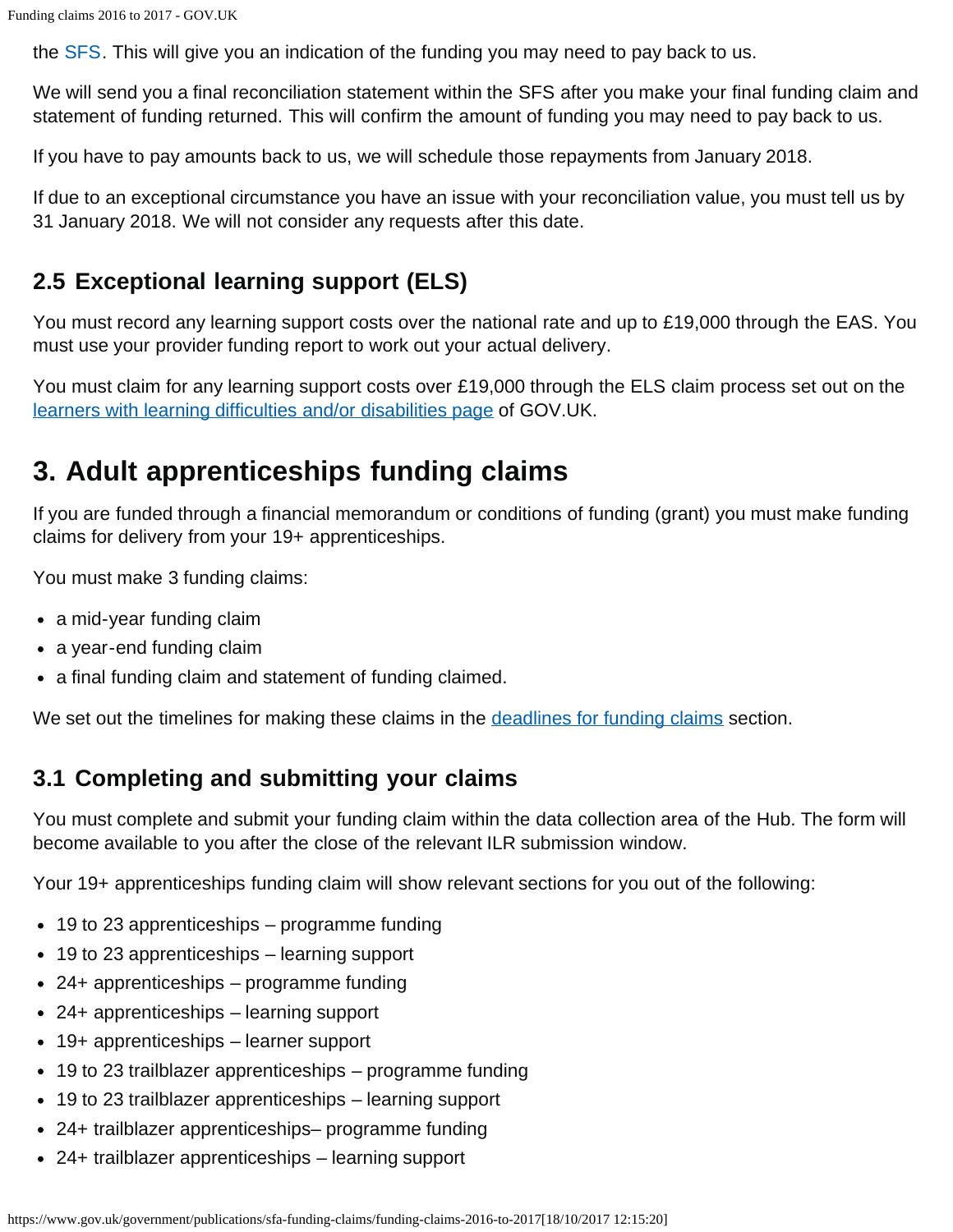The actual delivery-to-date figures on the claim form in the Hub will be populated using the validated ILR data you have submitted where applicable. You will not be able to amend this data. For any none-ILR activity you will be able to enter your actual figures from your own records.

You will have 4 working days to provide your mid-year and year-end funding claims including a forecast of any delivery during the remainder of the funding year.

You do not need to provide any supporting evidence with your funding claim form.

We will publish a technical guidance document giving further information on how to submit your funding claim.

You must provide realistic forecasts based on actual and/or expected demand in your mid- year and yearend funding claims.

If your auditor tells you that you must make an adjustment to your funding claim as a result of an audit, you must make the agreed adjustment using the EAS. You must only make the adjustment in the claim form where you have been unable to make the agreed adjustment using the EAS for final claim only.

In exceptional circumstances you may need to make an adjustment (an exceptional adjustment) to your final claim. You must have written approval from us before you enter any exceptional adjustments in your final claim form.

### **3.2 Completing your final funding claim**

For final funding claims you will have a further 3 days to sign and submit the claim within SFS following submission of your final funding claim. An authorised person must sign the claim form on behalf of your organisation. For colleges, this can be the principal or another senior post holder who has the delegated authority from the principal to sign the final funding claim.

Your reconciliation statement will be delayed if you do not submit your final funding claim and statement of funding claimed by the [deadline we have set](#page-0-1). This may impact on your ability to submit your final accounts to us. Where you do not send us your final funding claim forms we will record a 'nil return' and you will have to pay back all of the funding you have received from us for delivery in the funding year 2016 to 2017.

### **3.3 Funding assurance audit**

We will appoint audit firms to check that funding claims are accurate.

If the appointed auditors choose to audit your claim, we will tell you in the summer of 2017. You must provide a copy of the resulting audit report with your final funding claim.

You must make sure that you share all of your funding claims and ILRs with the appointed auditors well in advance, so that you can send us the audit report with your final funding claim.

### **3.4 Reconciliation statements**

After you submit your year-end funding claim we will send you an 'indicative reconciliation statement' within the **SFS**. This will give you an indication of the funding you may need to pay back to us.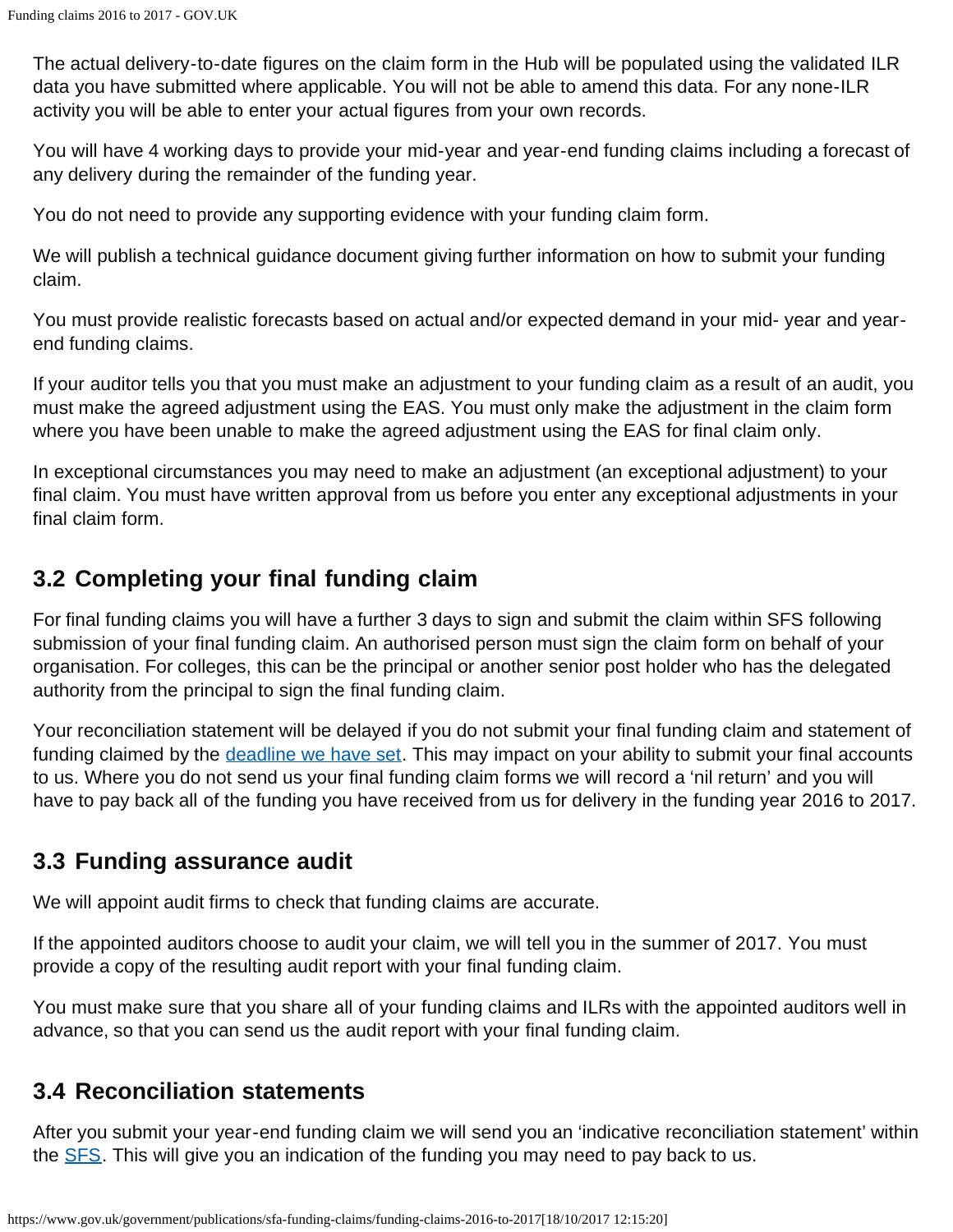We will send you a final reconciliation statement within the SFS after you make your final funding claim and statement of funding returned. This will confirm the amount of funding you may need to pay back to us.

If you have to pay amounts back to us, we will schedule those repayments from January 2018.

If due to an exceptional circumstance you have an issue with your final reconciliation value, you must tell us by 31 January 2018. We will not consider any requests after this date.

### **3.5 Exceptional learning support (ELS)**

You must record any learning support costs over the national rate and up to £19,000 through the EAS. You must use your provider funding report to work out your actual delivery.

You must claim for any learning support costs over £19,000 through the ELS claim process set out on the learners with learning difficulties and/or disabilities page of GOV.UK.

### <span id="page-5-0"></span>**4. Advanced learner loans bursary funding claims**

If you are funded through a grant and have an Advanced learner loans bursary (ALLB) funding allocation, you must make 3 funding claims:

- a mid-year funding claim
- a year-end funding claim
- a final funding claim and statement of funding claim

We set out the timelines for making these claims in the [deadlines for funding claims](#page-10-1) section.

### **4.1 Completing and submitting your claims**

You must complete and submit your funding claim within the data collection area of the Hub. The form will become available to you after the close of the relevant ILR submission window.

Your advanced learner loans bursary funding claim will show relevant sections for you out of the following:

- bursary funding
- hardship
- childcare
- residential access fund
- area costs
- exceptional claims
- administration costs

For ALLB funding, area costs and exceptional claims, the actual delivery-to-date column of your digital funding claim form will be populated based on the validated ILR data and earning adjustments statements you have submitted. You will not be able to amend this data.

For those boxes that are not pre-populated you must provide: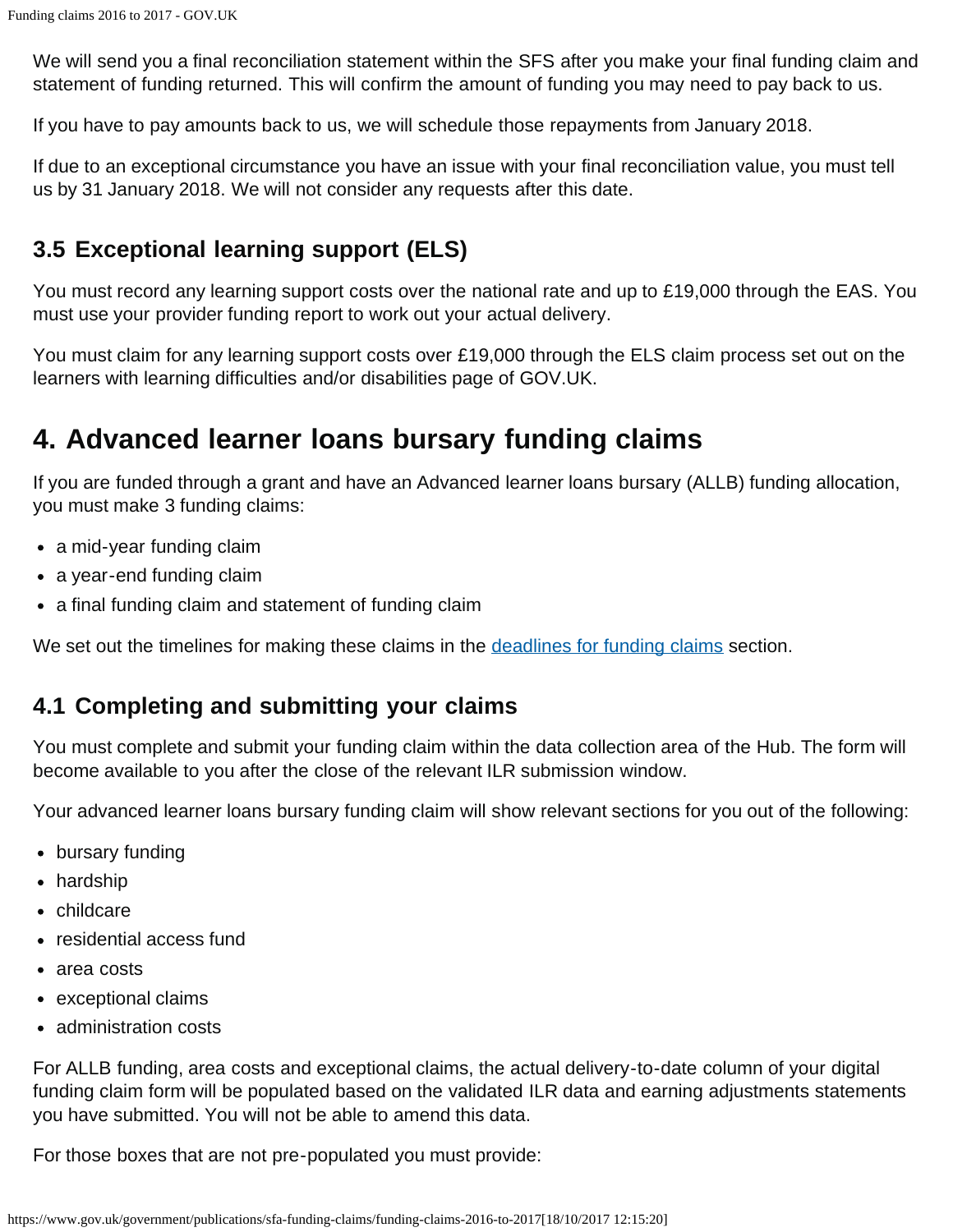- your actual delivery to date
- for your mid-year and year-end funding claim, a forecast of any delivery during the remainder of the funding year

You will have 4 working days to provide your final claim, actual delivery to date for those deliverables that are not populated.

You do not need to provide any supporting evidence with your funding claim form.

We will publish a technical guidance document giving further information on how to submit your funding claim.

The forecast you provide in your mid-year funding claim must be realistic and based on actual and expected demand.

You can claim up to 5% of your loans bursary expenditure against hardship, childcare and residential access fund on administration costs. However, your administration costs must not be more than 5% of the value of the loans bursary funding.

### **4.2 Completing statement of funding claimed on the Hub**

For final funding claims you will have a further 3 days to sign and submit the claim within the **SFS**. An authorised person must sign the claim form on behalf of your organisation. For colleges, this can be the principal or another senior post holder who has the delegated authority from the principal to sign the final funding claim.

Your reconciliation statement will be delayed if you do not submit your final funding claim and statement of funding claimed by the [deadline we have set](#page-0-1). This may impact your ability to submit your final accounts to us. Where you do not send us your final funding claim forms we will record a 'nil return' and you will have to pay back all of the funding you have received from us for delivery in the funding year 2016 to 2017.

### **4.3 Reconciliation statements**

We will send you a final reconciliation statement within the SFS after you make your final funding claim and statement of funding returned. This will confirm the amount of funding you may be required to pay back to us.

If you have to pay amounts back to us, we will schedule those repayments from January 2018.

If due to an exceptional circumstance you have an issue with your final reconciliation value, you must tell us by 31 January 2018. We will not consider any requests after this date.

### <span id="page-6-0"></span>**5. Discretionary learner support funding claim**

If you are funded through a contract and have a Discretionary learner support (DLS) funding allocation, you must make 3 funding claims:

• a mid-year funding claim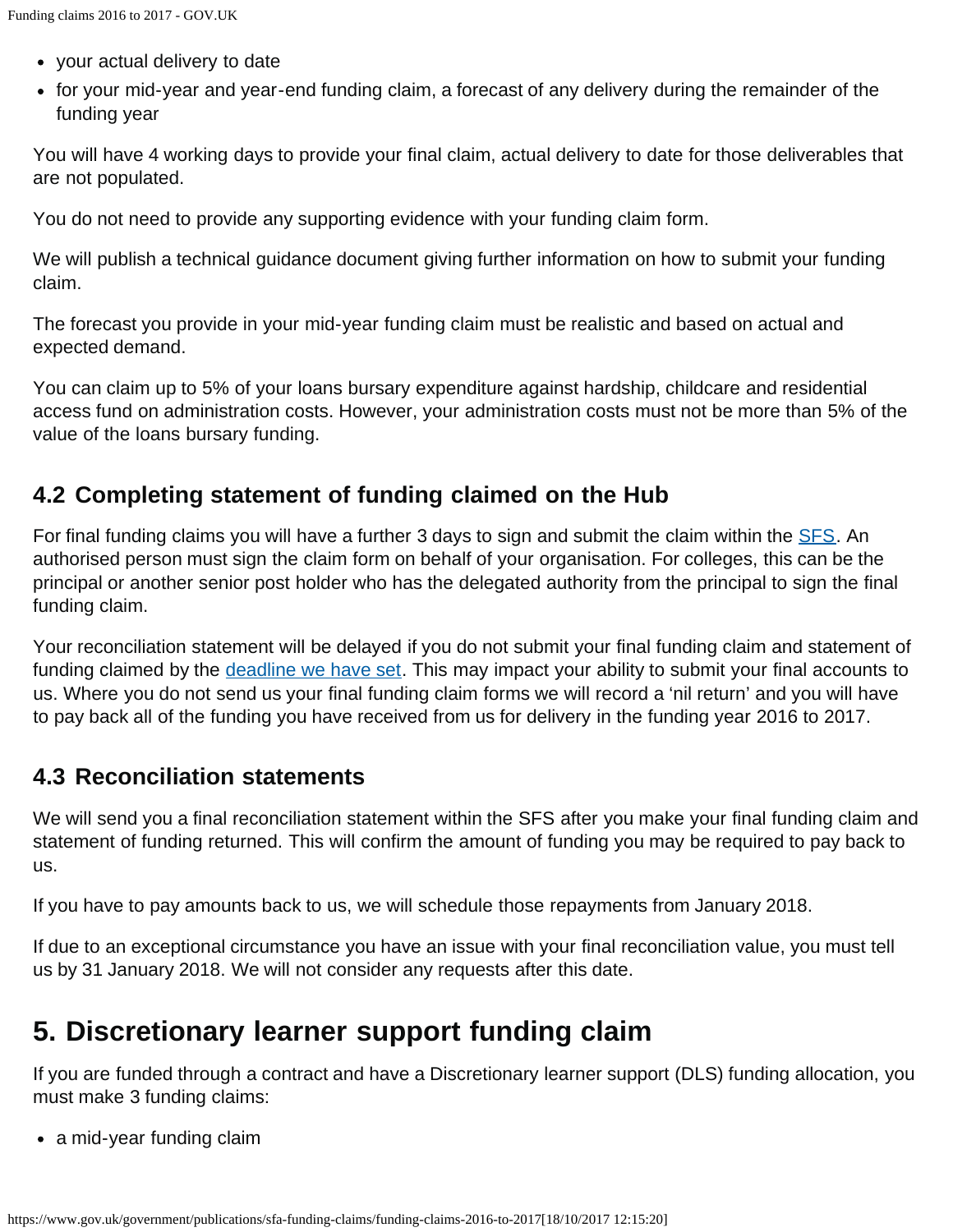a year-end funding claim

• a final finding claim and statement of funding claimed

We set out the timelines for making these claims in the [deadlines for funding claims](#page-10-1) section.

### **5.1 Completing and submitting your claims**

You must complete and submit your funding claim within the data collection area of the Hub. The form will become available to you after the close of the relevant ILR submission window.

Your discretionary learner support funding claim will show relevant sections for you out of the following:

- 19+ hardship
- 20+ childcare
- residential access fund
- administration costs

In each section you complete, you must provide:

- your actual delivery to date
- for your mid-year and year-end funding claim, a forecast of any delivery during the remainder of the funding year

You will have 4 working days to submit your mid-year funding claim, including your actual delivery to date and any remaining forecast delivery and 4 working days to submit your final funding claim, including actual delivery date.

You do not need to provide any supporting evidence with your funding claim form.

We will publish a technical guidance document giving further information on how to submit your funding claim.

The forecast you provide in your mid-year funding claim must be realistic.

You can use up to 5% of your total DLS funding allocation on administration costs. You must declare this in your funding claims.

### **5.2 Completing your final funding claim**

For final funding claims you will have a further 3 days to sign and submit the claim within the **SFS**. An authorised person must sign the claim form on behalf of your organisation. For colleges, this can be the principal or another senior post holder who has the delegated authority from the principal to sign the final funding claim.

Your reconciliation statement will be delayed if you do not submit your final funding claim and statement of funding claimed by the [deadline we have set](#page-0-1). This may impact your ability to submit your final accounts to us. Where you do not send us your final funding claim forms we will record a 'nil return' and you will have to pay back all of the funding you have received from us for delivery in the funding year 2016 to 2017.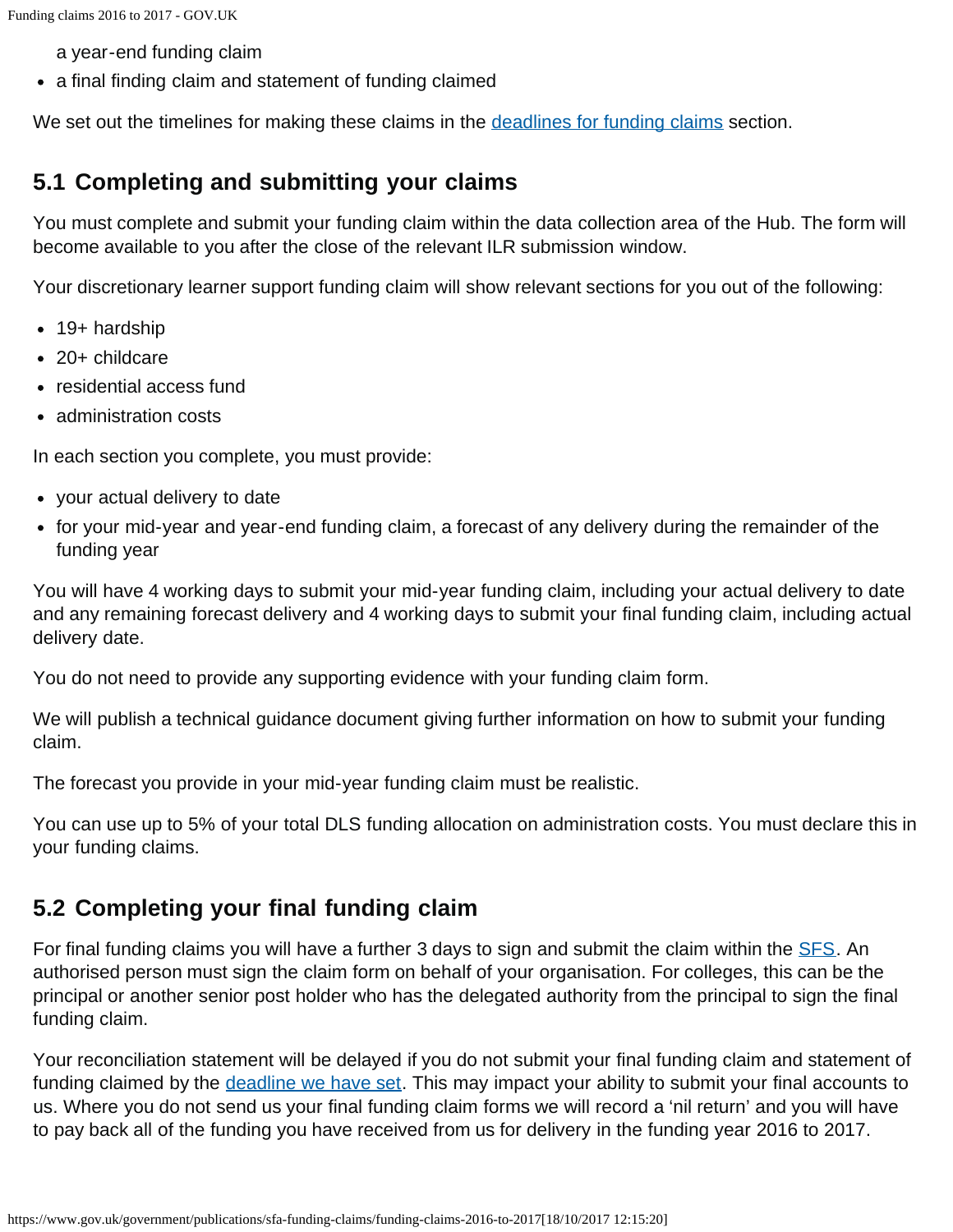### **5.3 Reconciliation statements**

We will send you a final reconciliation statement within SFS after you make your final funding claim and statement of funding returned. This will confirm the amount of funding you may be required to pay back to us.

If you have to pay amounts back to us, we will schedule those repayments from January 2018.

If due to an exceptional circumstance you have an issue with your final reconciliation value you must tell us by 31 January 2018. We will not consider any requests after this date.

# <span id="page-8-0"></span>**6. Community learning funding claims**

If you are funded through a contract and your AEB allocation includes community learning you must make 3 funding claims:

- a mid-year funding claim
- a year-end funding claim
- a final finding claim and statement of funding claimed

We set out the timelines for making these claims in the [deadlines for funding claims](#page-10-1) section.

If you are funded through a grant and your AEB allocation includes community learning – please refer to section 2 and 2.1.

### **6.1 Completing and submitting your claims**

You must complete and submit your funding claim within the data collection area of the Hub. The form will become available to you after the close of the relevant ILR submission window.

You will have 4 working days to submit your funding claim, including your actual delivery to date and any remaining forecast delivery.

You do not need to provide any supporting evidence with your funding claim form.

We will publish a technical guidance document giving further information on how to submit your funding claim.

The forecast you provide in your mid-year and year-end funding claim must be realistic.

### **6.2 Completing your final funding claim**

For final funding claims you will have a further 3 days to sign and submit the claim within the **SFS**. An authorised person must sign the claim form on behalf of your organisation. For colleges, this can be the principal or another senior post holder who has the delegated authority from the principal to sign the final funding claim.

Your reconciliation statement will be delayed if you do not submit your final funding claim and statement of funding claimed by the [deadline we have set out.](#page-0-1) This may impact your ability to submit your final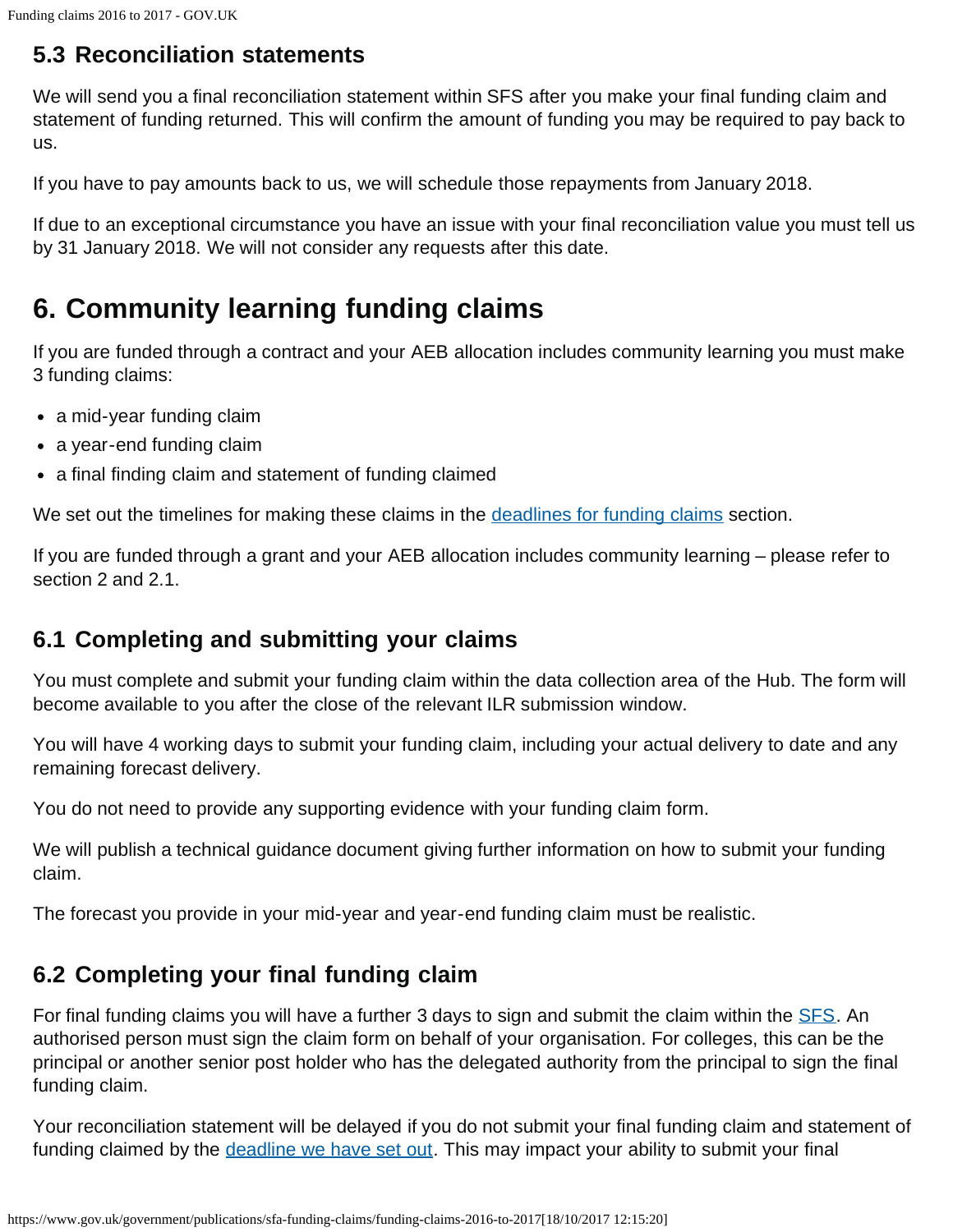accounts to us. Where you do not send us your final funding claim forms we will record a 'nil return' and you will have to pay back all of the funding you have received from us for delivery in the funding year 2016 to 2017.

### **6.3 Reconciliation statements**

We will send you a final reconciliation statement within the SFS after you make your final funding claim and statement of funding returned. This will confirm the amount of funding you may be required to pay back to us.

If you have to pay amounts back to us, we will schedule those repayments from January 2018.

If due to an exceptional circumstance you have an issue with your final reconciliation value you must tell us by 31 January 2018. We will not consider any requests after this date.

### <span id="page-9-0"></span>**7. Community learning mental health research project funding claims**

If you have a mental health research project funding allocation, you must make 3 funding claims:

- a mid-year funding claim
- a year-end funding claim
- final finding claim and statement of funding claimed

We set out the timelines for making these claims in the [deadlines for funding claims](#page-10-1) section.

### **7.1 Completing and submitting your claims**

You must complete and submit your funding claim within the data collection area of the Hub. The form will become available to you after the close of the relevant ILR submission window.

You will have 4 working days to submit your funding claim, including your actual delivery to date and any remaining forecast delivery.

You do not need to provide any supporting evidence with your funding claim form.

We will publish a technical guidance document giving further information on how to submit your funding claim.

The forecast you provide in your mid-year and year-end funding claim must be realistic.

### **7.2 Completing your final funding claim**

For final funding claims you will have a further 3 days to sign and submit the claim within the [SFS[(https://skillsfunding.service.gov.uk/). An individual person must sign the claim form on behalf of your individual. For colleges, this can be the principal or another senior post holder who has the delegated authority from the principal to sign the final funding claim.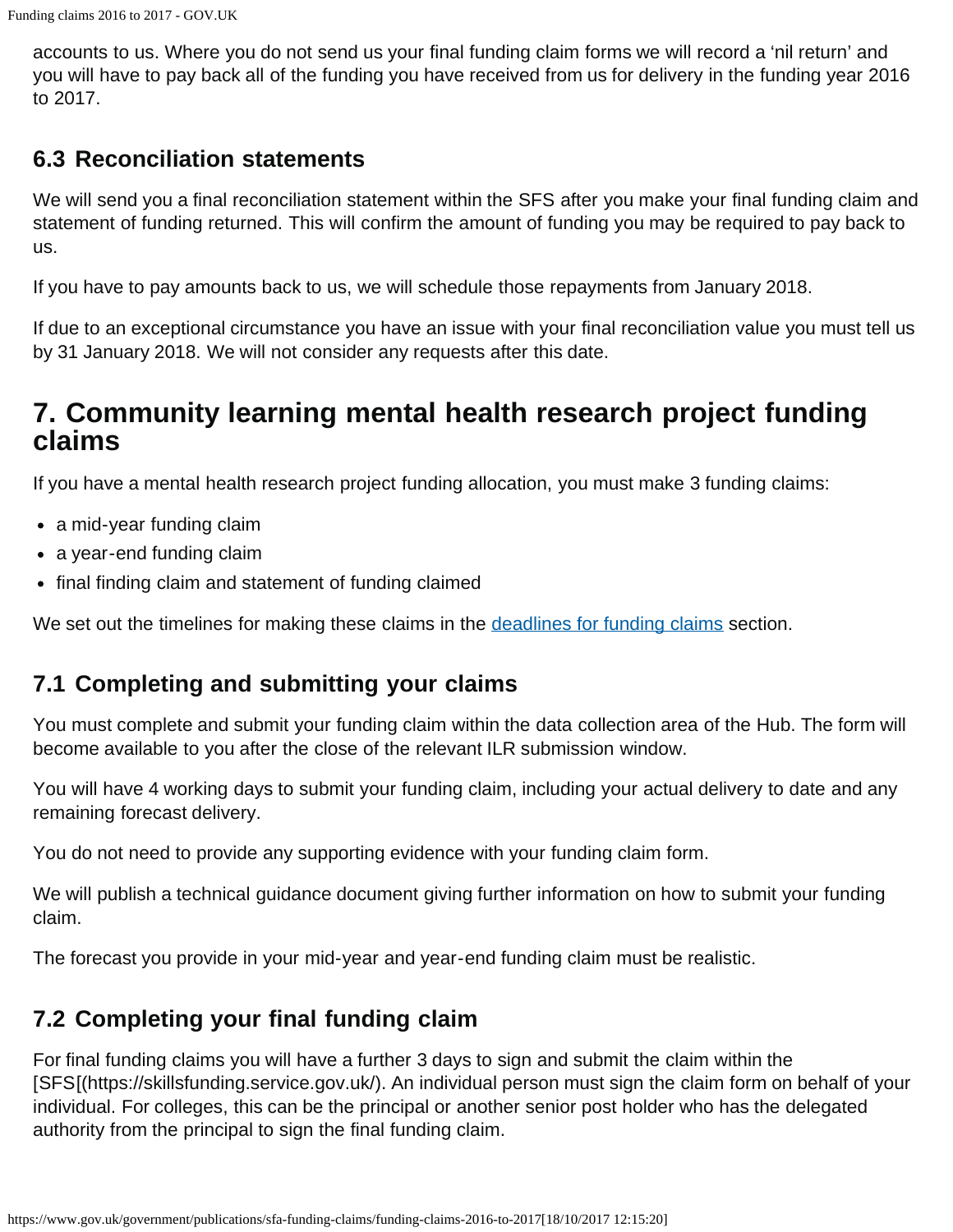Your reconciliation statement will be delayed if you do not submit your final funding claim and statement of funding claimed by the [deadline we have set out.](#page-0-1) This may impact your ability to submit your final accounts to us. Where you do not send us your final funding claim forms we will record a 'nil return' and you will have to pay back all of the funding you have received from us for delivery in the funding year 2016 to 2017.

#### **7.3 Reconciliation statements**

<span id="page-10-1"></span>We will send you a final reconciliation statement within the SFS after you make your final funding claim and statement of funding returned. This will confirm the amount of funding you may be required to pay back to us.

If you have to pay amounts back to us, we will schedule those repayments from January 2018.

If due to an exceptional circumstance you have an issue with your final reconciliation value you must tell us by 31 January 2018. We will not consider any requests after this date.

| <b>Funding</b>                    | <b>Funding claim</b>                                       | Deadline to provide individualised<br>learner records (ILR) | Deadline to submit<br>funding claim | Deadline to sign<br>final claim |
|-----------------------------------|------------------------------------------------------------|-------------------------------------------------------------|-------------------------------------|---------------------------------|
| Adult education<br>budget         | Mid-year funding claim                                     | 06-Feb-17                                                   | 10-Feb-17                           |                                 |
|                                   | Year-end funding claim                                     | 14-Sep-17                                                   | 20-Sep-17                           |                                 |
|                                   | Final funding claim (with audit<br>report where necessary) | 19-Oct-17                                                   | 25-Oct-17                           | 30-Oct-17                       |
| $19+$<br>apprenticeships          | Mid-year funding claim                                     | 06-Feb-17                                                   | 10-Feb-17                           |                                 |
|                                   | Year-end funding claim                                     | 14-Sep-17                                                   | 20-Sep-17                           |                                 |
|                                   | Final funding claim (with audit<br>report where necessary) | 19-Oct-17                                                   | 25-Oct-17                           | 30-Oct-17                       |
| Advanced learner<br>loans bursary | Mid-year funding claim                                     | 06-Feb-17                                                   | 10-Feb-17                           |                                 |
|                                   | Year-end funding claim                                     | 14-Sep-17                                                   | 20-Sep-17                           |                                 |
|                                   | Final funding claim                                        | 19-Oct-17                                                   | 25-Oct-17 30-Oct-17                 |                                 |
| Discretionary<br>learner support  | Mid-year funding claim                                     | 06-Feb-17                                                   | 10-Feb-17                           |                                 |
|                                   | Year-end funding claim                                     | 14-Sep-17                                                   | 20-Sep-17                           |                                 |
|                                   | Final funding claim                                        | 19-Oct-17                                                   | 25-Oct-17                           | 30-Oct-17                       |

# <span id="page-10-0"></span>**8. Deadlines for funding claims**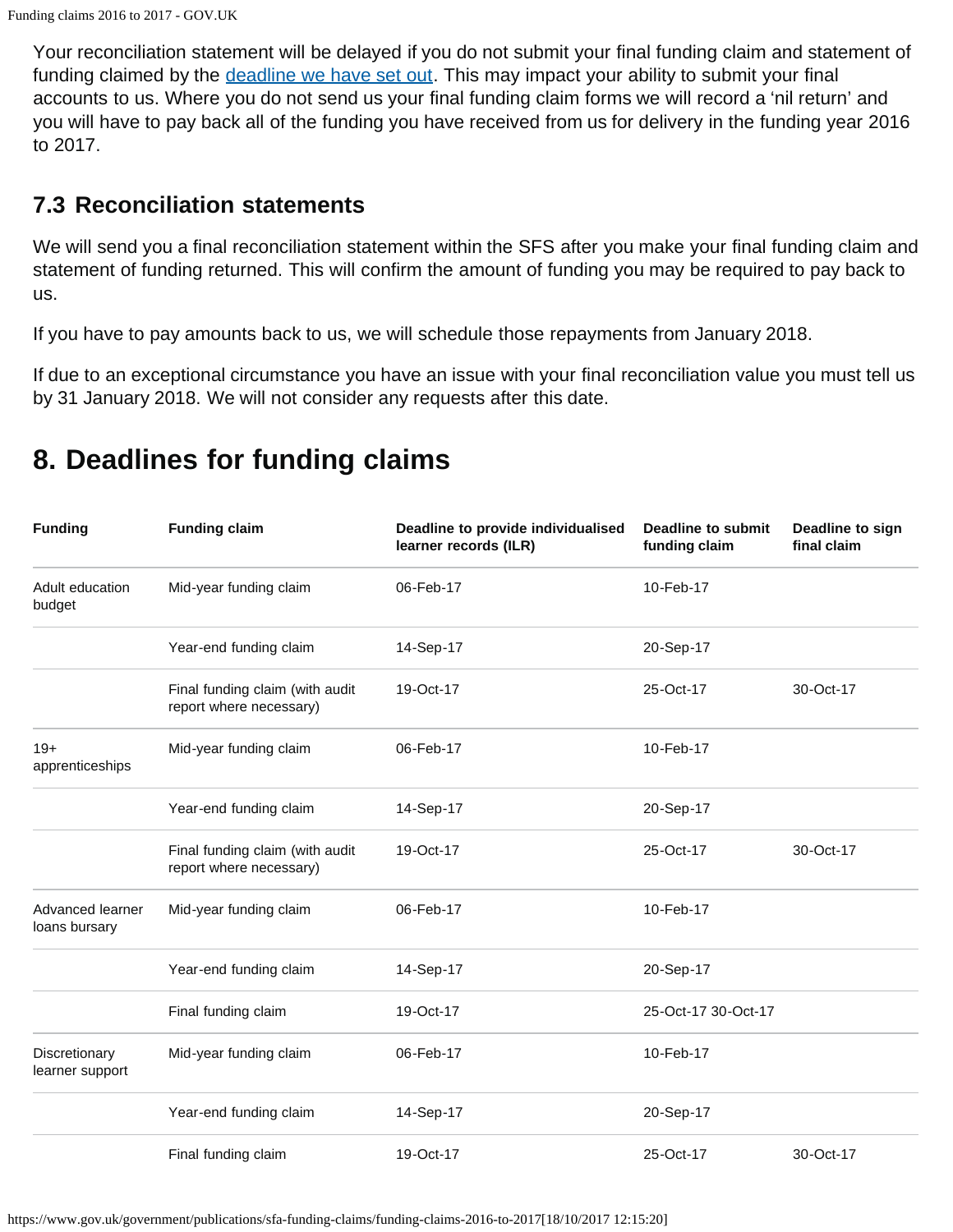#### Funding claims 2016 to 2017 - GOV.UK

| Community<br>learning             | Mid-year funding claim | 06-Feb-17 | 10-Feb-17 |           |
|-----------------------------------|------------------------|-----------|-----------|-----------|
|                                   | Year-end funding claim | 14-Sep-17 | 20-Sep-17 |           |
|                                   | Final funding claim    | 19-Oct-17 | 25-Oct-17 | 30-Oct-17 |
| Mental health<br>research project | Mid-year funding claim | 06-Feb-17 | 10-Feb-17 |           |
|                                   | Year-end funding claim | 14-Sep-17 | 20-Sep-17 |           |
|                                   | Final funding claim    | 19-Oct-17 | 25-Oct-17 | 30-Oct-17 |

Is there anything wrong with this page?

#### **Services and information**

**[Benefits](https://www.gov.uk/browse/benefits)** 

[Births, deaths, marriages and care](https://www.gov.uk/browse/births-deaths-marriages)

[Business and self-employed](https://www.gov.uk/browse/business)

[Childcare and parenting](https://www.gov.uk/browse/childcare-parenting)

[Citizenship and living in the UK](https://www.gov.uk/browse/citizenship)

[Crime, justice and the law](https://www.gov.uk/browse/justice)

[Disabled people](https://www.gov.uk/browse/disabilities)

[Driving and transport](https://www.gov.uk/browse/driving)

[Education and learning](https://www.gov.uk/browse/education)

[Employing people](https://www.gov.uk/browse/employing-people)

[Environment and countryside](https://www.gov.uk/browse/environment-countryside)

[Housing and local services](https://www.gov.uk/browse/housing-local-services)

[Money and tax](https://www.gov.uk/browse/tax)

[Passports, travel and living abroad](https://www.gov.uk/browse/abroad)

[Visas and immigration](https://www.gov.uk/browse/visas-immigration)

[Working, jobs and pensions](https://www.gov.uk/browse/working)

### **Departments and policy**